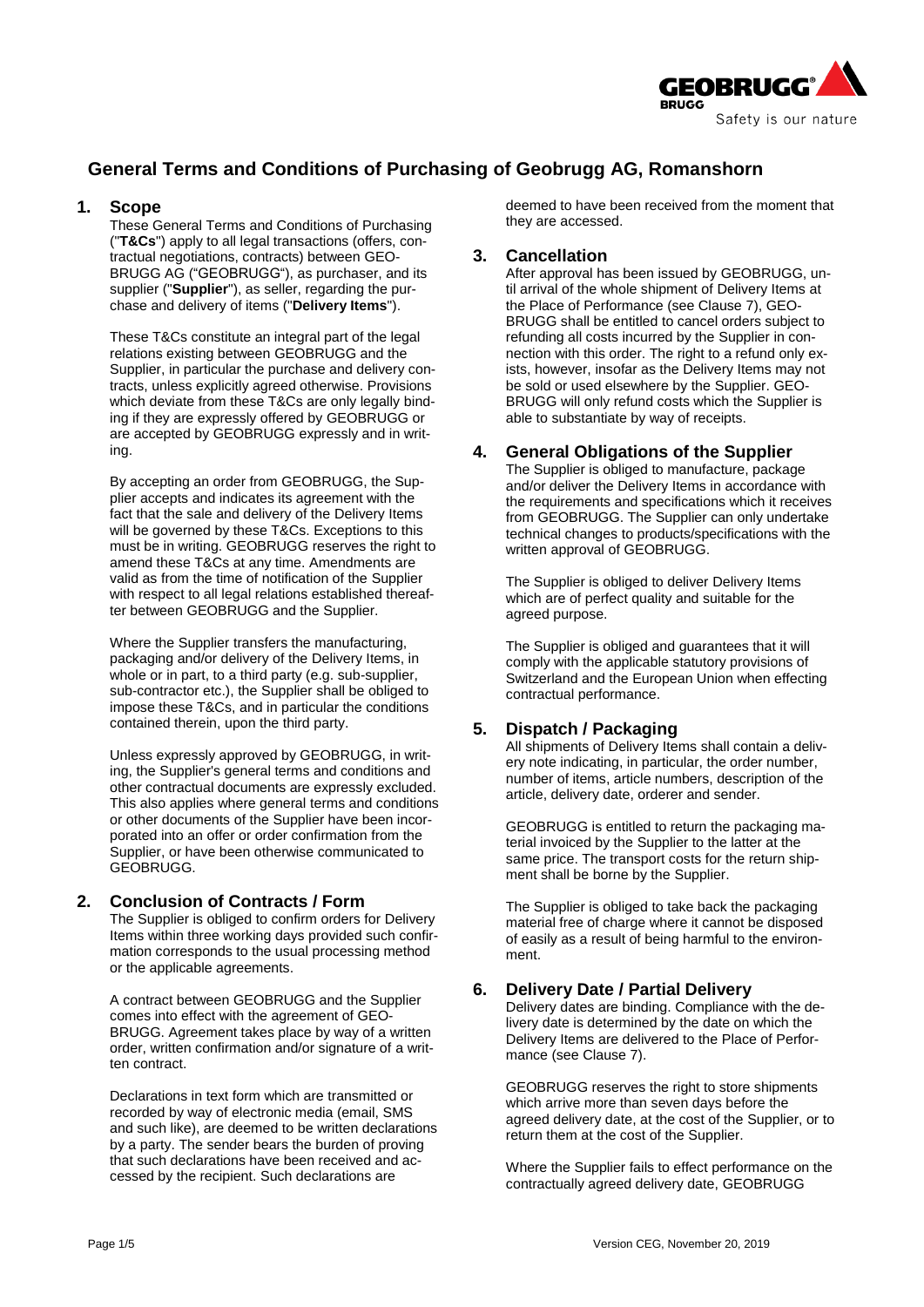

may, after granting a grace period and irrespective of any fault on the part of the Supplier, rescind the contract, in whole or in part, and claim compensation or uphold the contract and claim compensation in lieu of performance, and this shall be without prejudice to GEOBRUGG's right to insist instead upon continued performance and claim damages for default.

In the event of delayed delivery, the Supplier shall in any case grant GEOBRUGG, for each week of the delay, a reduction of 1% of the agreed contract price excluding VAT, but limited to a maximum of 10% of the agreed contract price per delayed delivery.

Where, in the individual case, a fixed date has been agreed upon, GEOBRUGG may, in the event of a failure to effect delivery on time, rescind the contract, in whole or in part, without granting a grace period and irrespective of any fault on the part of the Supplier, and claim compensation, or uphold the contract and claim compensation in lieu of performance. GEOBRUGG is however entitled to insist on performance of the respective contract, irrespective of any fault on the part of the Supplier, and claim default damages provided the Supplier is notified of this in writing within three days of expiry of the delivery deadline.

GEOBRUGG reserves the right to postpone agreed delivery dates. Notification of postponement of the delivery date must take place no later than 14 days before the agreed delivery date. The Supplier undertakes, in this case, to reserve the shipment for GEO-BRUGG for up to six months with no effect on the cost. The provisions on invoicing under Clause 10 shall remain applicable.

The Supplier is not entitled to effect partial delivery without the express approval of GEOBRUGG. In the absence of approval, GEOBRUGG is not obliged to accept delivery.

All additional costs arising as a result of the partial delivery, particularly shipping costs, shall be borne by the Supplier. A partial delivery agreed in the individual case must be indicated as such on the delivery note by the Supplier.

Where, as a result of force majeure - e.g. natural disaster, epidemic, strike and other operational disruption arising through no fault of either party, lasting longer than three weeks - the Supplier is temporarily unable to effect performance, both parties to the contract are entitled to rescind the respective contract, in whole or in part, to the exclusion of claims for compensation, although in the case of the Supplier this only applies provided the latter notified GEOBRUGG in writing of the reason for the delay and its likely duration within one week of force majeure occurring.

#### **7. Place of Performance, Benefit and Risk** Delivery of the Delivery Items shall take place exclusively at the delivery address designated in the

purchase order ("**Place of Performance**") and subject to the delivery conditions referred to therein.

A Supplier based abroad who effects delivery to a Place of Performance in Switzerland pursuant to Clause 7 expressly declares agreement to the fact that proceedings may be taken against such Supplier in respect of its liabilities at this special domicile.

The benefit and risk passes to GEOBRUGG upon delivery of the Delivery Items to the Place of Performance.

### **8. Documentation of Origin**

In the case of cross-border transactions, the Supplier must provide with the Delivery Items the applicable proof of origin (movement certificate, declaration of origin on the invoice etc.) that is required for preferential import customs clearance in the country of destination. Additionally, with respect to Delivery Items purchased and delivered in Switzerland the Supplier shall provide a supplier's declaration as proof of origin. Any costs arising in this regard shall be borne by the Supplier.

The Supplier shall be responsible for the accuracy and completeness of the information contained in all proofs of origin. The Supplier is obliged, irrespective of any fault, to compensate GEOBRUGG or GEO-BRUGG's customers for all loss (including, but not limited to, all duties, taxes, fees and other additional costs) incurred as a result of the preferential origin not being accepted by the competent authority in the country of destination because proof is lacking or incorrect.

#### **9. Prices**

The agreed contractual prices are fixed prices exclusive of VAT which contain all the costs incurred by the Supplier in connection with the delivery. This includes, in particular, the cost of transport, insurance and packaging as well as taxes, customs duty and charges relating to the import of the Delivery Items into the country of destination and/or delivery of the Delivery Items.

GEOBRUGG only bears such costs as are expressly designated as being its responsibility in the purchase order.

In the absence of any provision to the contrary in the purchase order, the price is "Delivered Duty Paid" (DDP) registered office of GEOBRUGG as per Incoterms 2010.

#### **10. Invoicing / Payment Conditions / Set-off**

The invoice must indicate the date on which the Delivery Items were dispatched as well as the order number and must be sent separately to GEOBRUGG immediately after the Delivery Items have been dispatched.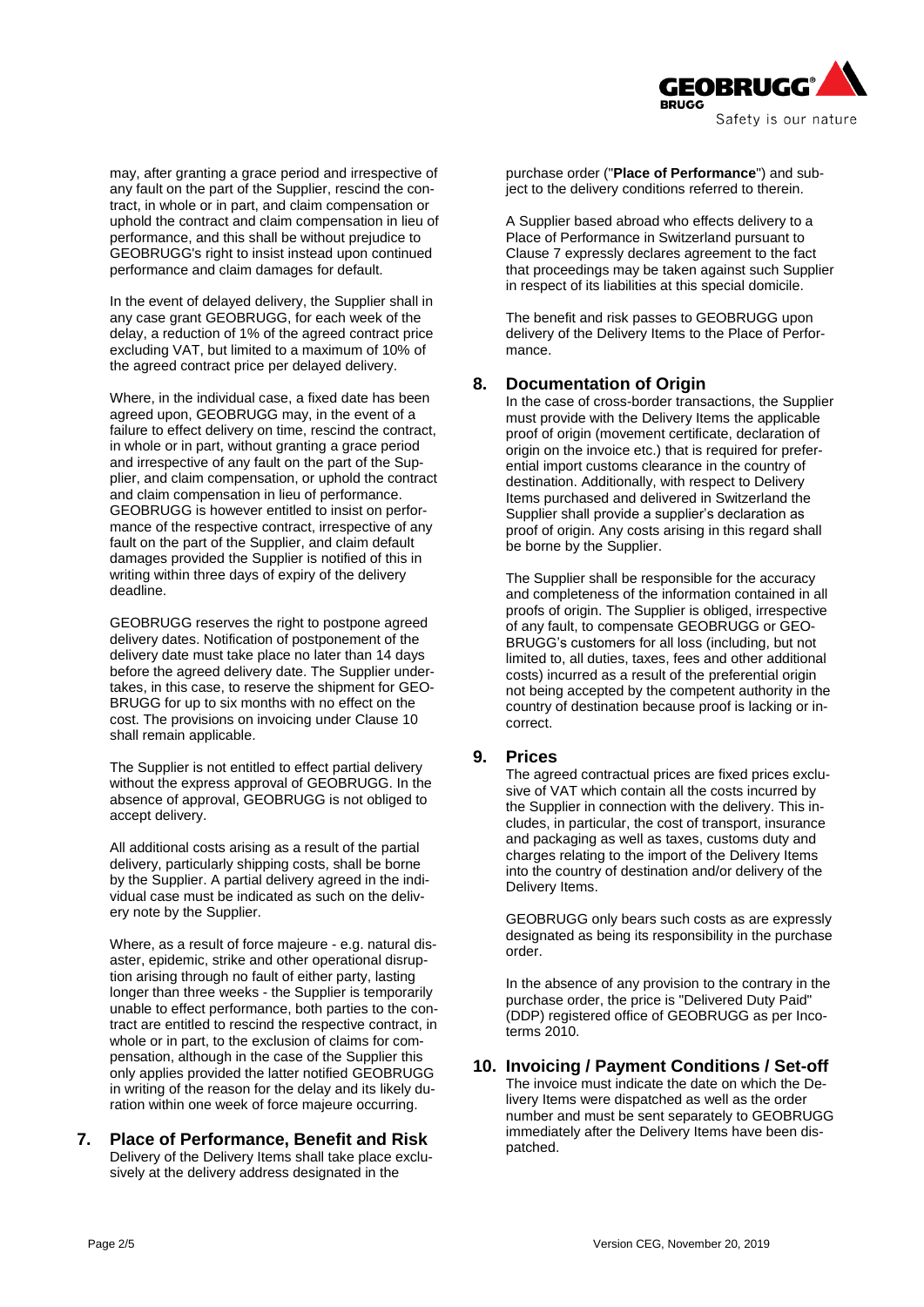

Unless otherwise expressly agreed, the agreed price shall be due for payment within 90 days after proper delivery to the Place of Performance and after receipt of the invoice. Compliance with the payment deadline is determined by the date on which GEO-BRUGG carries out the payment transaction.

Payment of the invoice shall not constitute confirmation that the delivery is free of defects or that it is complete.

The Supplier is only permitted to set off counterclaims which are undisputed or res judicata. The Supplier shall have no right of retention or other withholding rights.

Where the delivery is defective, GEOBRUGG shall be entitled to withhold payment until proper performance has been carried out.

#### **11. Warranty**

Where the delivery is defective, GEOBRUGG may, without prejudice to any additional rights and irrespective of any fault on the part of the Supplier, claim subsequent performance (remedy of defects or replacement delivery). Subsequent performance is deemed to have failed after one unsuccessful attempt. Following failure of subsequent performance, GEOBRUGG may, irrespective of any fault on the part of the Supplier, opt either for a price reduction or rescind the respective contract. Where loss is incurred due to the defect, GEOBRUGG shall have the right to claim compensation in every case, irrespective of any fault on the part of the Supplier.

The limitation period for claims arising due to defective delivery shall be five years ("**Warranty Period**") starting on the date of delivery of the Delivery Items to the Place of Performance, unless defects were fraudulently concealed.

GEOBRUGG shall be entitled to claim in respect of defects in the Delivery Items for the entire duration of the Warranty Period. The obligations to effect immediate inspection and complaint under Sections 201 and 367 Swiss Code of Obligations are expressly excluded.

In other respects, the statutory provisions apply.

### **12. Marketing of Goods Elsewhere / Indemnity / Product Liability**

Delivery Items ordered by GEOBRUGG, which have either not been delivered by the Supplier or not been accepted by GEOBRUGG, cannot be marketed elsewhere by the Supplier without the express written approval of GEOBRUGG insofar as these Delivery Items bear the company name "GEOBRUGG" or company slogans or brand names or were intended to be supplied especially and exclusively to GEOBRUGG. This applies mutatis mutandis to any manufacturing surpluses.

Every breach of the foregoing obligation – it being specified that different breaches may not be considered a single occurrence – shall oblige the Supplier to pay a contractual penalty to GEOBRUGG amounting to three times the agreed price for the Delivery Items, but in any case, at least CHF 100,000.--. This shall be without prejudice to GEOBRUGG's right to assert additional claims for compensation irrespective of any fault on the part of the Supplier.

The Supplier is obliged, irrespective of any fault, to indemnify GEOBRUGG against claims for compensation brought against GEOBRUGG by third parties, e.g. due to a failure to comply with statutory or other generally binding rules, insofar as the cause falls within the Supplier's sphere of control and organizational responsibility. In addition, the Supplier shall indemnify GEO-BRUGG, irrespective of fault, against all costs including expenditure in respect of re-calls and the cost of legal proceedings. In other respects, the statutory provisions apply.

The Supplier is obliged to take out and maintain a product liability insurance with a reasonable minimum amount of cover. GEOBRUGG is entitled to request the Supplier to provide proof of such insurance.

### **13. Rights of Use / Third-party Rights**

Where intellectual property rights arise or are acquired by the Supplier, particularly copyrights and other intellectual property rights, in respect of the Delivery Items which are specially and exclusively manufactured, packaged and/or delivered for GEOBRUGG by the Supplier, all rights to use and exploit such intellectual property rights shall pass to GEOBRUGG irrevocably, immediately and exclusively and shall be unrestricted as to content, space and time.

The Supplier is obliged to manufacture, package and/or deliver the Delivery Items unencumbered by third-party rights, in particular copyrights and other third-party intellectual property rights, which impair and/or prevent attainment of the contractually agreed purpose. The Supplier fully indemnifies GEOBRUGG in this regard against all third-party claims, including the cost of litigation, resulting from the breach of intellectual property rights due to GEOBRUGG's use of the Delivery Items manufactured, packaged and/or delivered by the Supplier.

### **14. Confidentiality / References**

The Supplier is obliged to treat all legal relationships between GEOBRUGG and the Supplier and all commercial and technical details relating thereto, all findings arising from the collaboration with GEOBRUGG ("**Information**") and all information passed to the Supplier by GEOBRUGG in physical form such as technical documentation, drawings, plans and other materials ("**Documents**") as trade secrets and therefore as absolutely confidential. In particular, the copying of Documents is not permitted.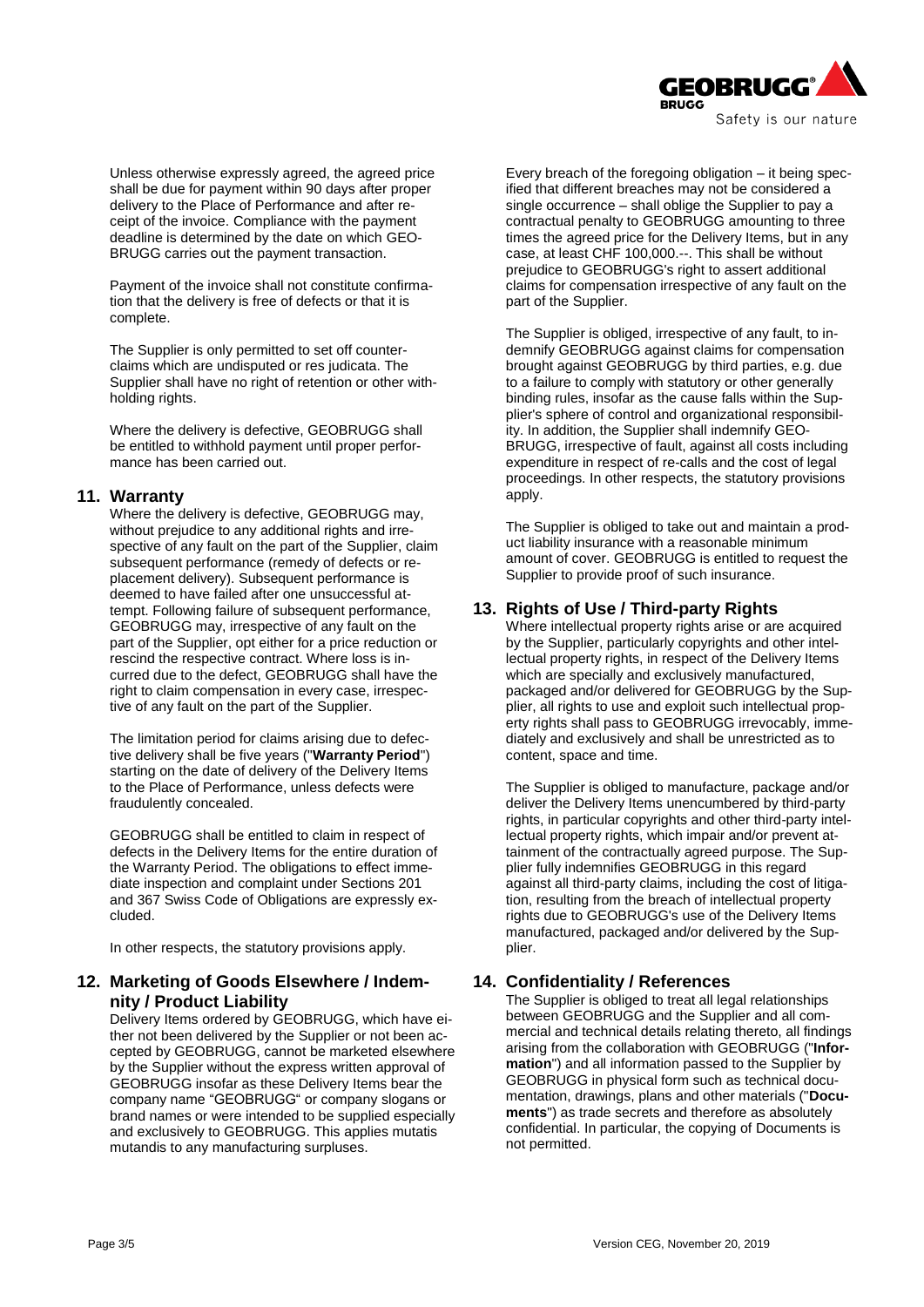

All Documents and any items provided on loan must be returned by the Supplier immediately upon request by GEOBRUGG, which may be made at any time; and must be returned in any case, without request, no later than the end of the legal relationship. The Supplier shall have no right of retention with regard to the Information and Documents and loaned items, respectively.

Advertising using GEOBRUGG's names and/or brands or other reference details is only permitted with the prior written agreement of GEOBRUGG.

The Supplier is obliged to conclude agreements corresponding to this Clause 14 with its own employees and agents (e.g. sub-suppliers, sub-contractors etc.) or to impose obligations to that effect upon them. The Supplier shall be liable for any failure by the Supplier's employees or agents to comply with the obligations under this Clause 14.

## **15. Social Responsibility, Environmental Protection and Anti-corruption**

The Supplier undertakes to comply with the respective statutory rules on dealing with employees, protecting the environment and health and safety at work and to work on reducing the adverse effects of its activities on human beings and the environment. For this purpose, the Supplier shall, where possible, set up and develop a management system in compliance with ISO 14001. In addition, the Supplier shall observe the principles of the UN Global Compact Initiative (http://www.unglobalcompact.org) and the ILO's International Labour Standards (http://www.ilo.org). These relate principally to the protection of international human rights, the right to collective bargaining, the abolition of child and forced labor, the elimination of discrimination in the field of employment and occupation, environmental responsibility and combating corruption.

In particular, the Supplier shall ensure on behalf of his company that the manufacture or processing of the Delivery Items takes or has taken place without the use of exploitative child labor within the meaning of ILO Convention No. 182 and without violating the obligations arising from the implementation of this Convention or from other applicable national or international provisions on combating exploitative child labor. Further, the Supplier gives its assurance that its company, suppliers and their sub-contractors have taken active and effective measures to exclude exploitative child labor, within the meaning of ILO Convention No. 182, from the manufacture or processing of the Delivery Items. The Supplier shall impose corresponding obligations on its sub-suppliers and their sub-contractors and undertake monitoring measures in this respect. GEOBRUGG is entitled to examine the content of the corresponding agreements. The Supplier shall, upon request by GEOBRUGG, provide proof of the measures it has taken.

The Supplier shall not use any conflict commodities in the manufacture of its Delivery Items. Conflict commodities are, for example, columbite-tantalite (coltan), casserite (tin ore), gold, wolframite and their derivatives

from the Democratic Republic of Congo and its neighboring countries, defined in more detail in Article 1502 Section (e) (1) and (4) of the Dodd Frank Acts (USA). The Supplier shall take and implement suitable measures to ban the procurement and use of conflict commodities. In the event that the Supplier uses columbite-tantalite (coltan), casserite (tin ore), gold, wolframite and their derivatives in the manufacture of the Delivery Items, it shall provide GEOBRUGG with proof, on an annual basis, that it has not violated the ban on the use of conflict commodities.

GEOBRUGG has undertaken to implement all transactions without the use of blackmail, bribery or other unlawful, unethical or fraudulent activities. The Supplier undertakes to comply with all applicable law and regulations, particularly the US Foreign Corrupt Practices Act.

In connection with transactions with GEOBRUGG, the Supplier shall not offer, promise, authorize, give, demand or accept any gift, loan, commissions, consideration or other advantage from or to any person as an inducement to commit a dishonest or illegal act or a breach of contract, in order to obtain, keep or procure an order, or to secure any other unfair advantage. Under this provision, unlawful payments therefore include offers, promises and authorizations of payments, whatever the amount, made with the aim of expediting routine administrative tasks. The Supplier is obliged to introduce appropriate procedures for his employees so that they comply with all applicable anti-corruption laws and this provision.

### **16. Data protection**

In the context of its legal relationship with GEO-BRUGG AG, the supplier undertakes to adhere to the relevant provisions of the EU's General Data Protection Regulation (GDPR) as a controller or processor. The supplier undertakes to only collect, process, disclose or make available personal data for the purpose of the performance of its contractual relationship with GEOBRUGG AG and to only store this data in fulfillment of statutory retention obligations. Processing of the data for its own purposes or the purposes of a third party is not permissible. The transfer of personal data to third parties requires the prior written consent of GEOBRUGG AG.

Should the supplier process personal data from GEOBRUGG AG in the context of a contractual relationship, the supplier and GEOBRUGG AG shall enter into a corresponding contract as defined by Art. 28 GDPR.

The supplier guarantees the technical and organizational measures required to maintain the confidentiality [etc.] of personal data in accordance with the GDPR. In the context of its legal relationship with GEOBRUGG AG, the supplier undertakes to only employ persons who are trained in data protection and are obliged [by entering into non-disclosure agreements] not to collect, process or use personal data in an unauthorized manner both during and after their activities.